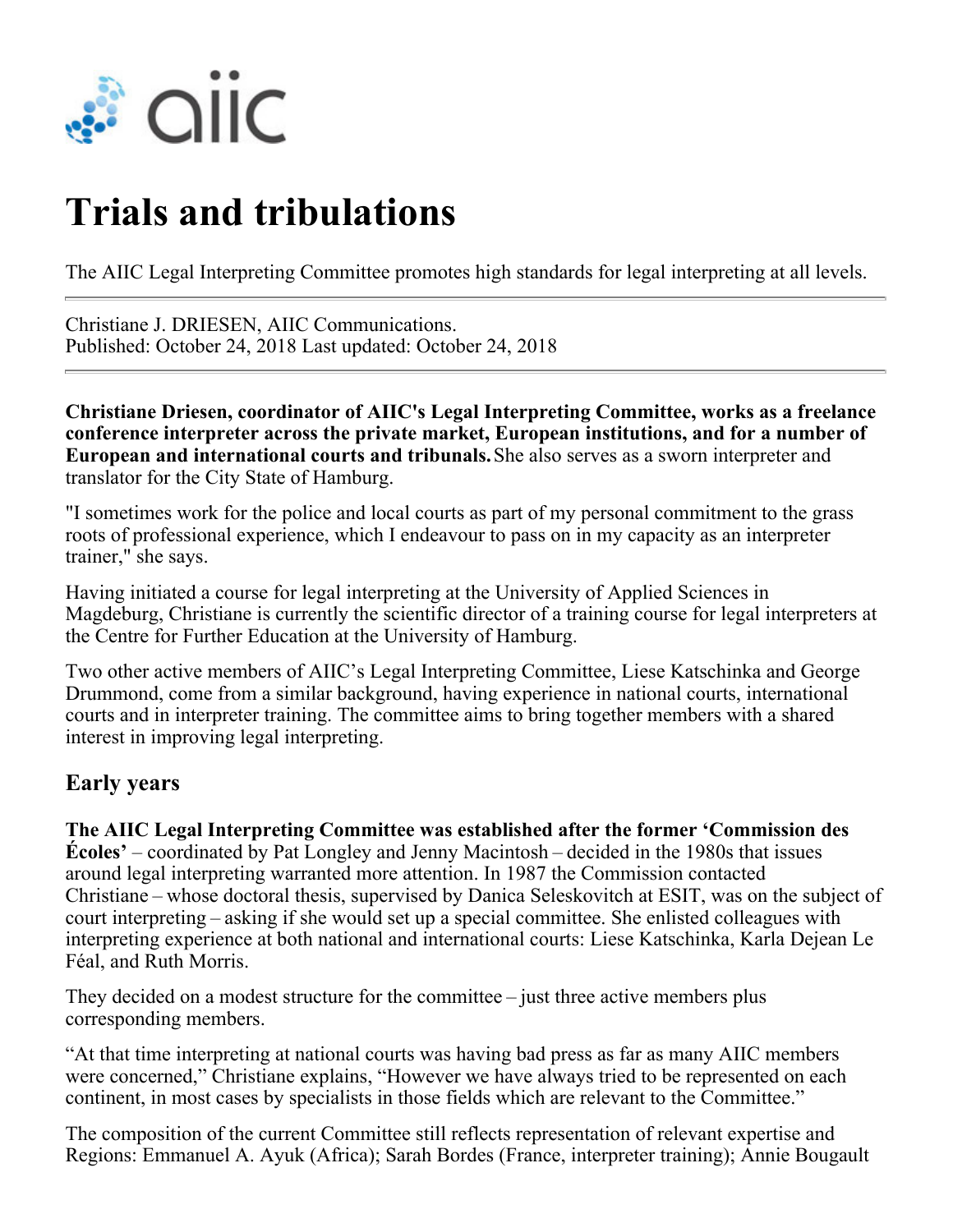De Benedictis (Netherlands, International Criminal Court); Veronica Perez Guarnieri (Argentina, ISO); Elke Limberger-Katsumi (Germany, Nuremberg Trials); Andrew Meehan (Japan); Olivia Reinshagen-Hernandez (USA); and Susan Vo (Canada, Khmer Rouge Tribunal, training).

## **A platform for networking and learning**

**As well as holding regular training and information seminars, the Legal Interpreting Committee engages in dialogue with the users of court and legal professional interpretation services**– such as legislators, courts, judges and bar associations.

"We cooperate with other professional associations and provide interpreters offering their services at national and international courts with a platform for networking and learning," Christiane says.

As an associate member of the European Legal Interpreters and Translators Association (EULITA), AIIC actively participates in events with shared objectives. Since its conception, the Committee has hosted or co-hosted over a dozen events, the most recent of which was a symposium on the subject of "Legal interpreting – Challenges and Solutions in the US and Europe", held in June this year in San Francisco.

The Committee is working on the <u>legal interpreting bibliography</u>, an initiative of Ruth Morris, one of its eminent members.

"Since we now have corresponding members on each continent, we shall endeavour with their support to keep abreast of developments in legal interpreting throughout the world," Christiane says.

In the pipeline is a seminar – to be held in collaboration with the Canada Region – on the fringe of the Nuremberg Exhibition.

# **The Nuremberg Trials legacy**

The Nuremberg Trials, which are widely accepted as being pivotal moment for modern conference interpreting, with widespread use of simultaneous interpreting, serves as a reference point for best practice in legal interpreting.

The Committee makes use of the Nuremberg Exhibition 'One Trial – Four Languages' to impress upon those responsible within national courts that two-tier legal interpreting is unjustified and unacceptable.

"Their impact has been much more prominent on the approach to interpreting at international courts, especially criminal courts," she says. "These, in particular, are scrupulous in upholding the right of defence and the right of witnesses to be heard, a guiding principle in Nuremberg, where strict criteria were applied in an exemplary manner to recruiting interpreters and to monitoring their performance."

At both national and international courts, the interpreter has the same responsibility: to contribute to the search for the truth, through reliable interpretation, and to contribute to the respect of human rights.

"In doing so, the interpreter must put the accused, who does not speak the language of the court, in the same position as a native speaker and at the same time, respect the dignity of victims and witnesses," Christiane explains.

## **National courts**